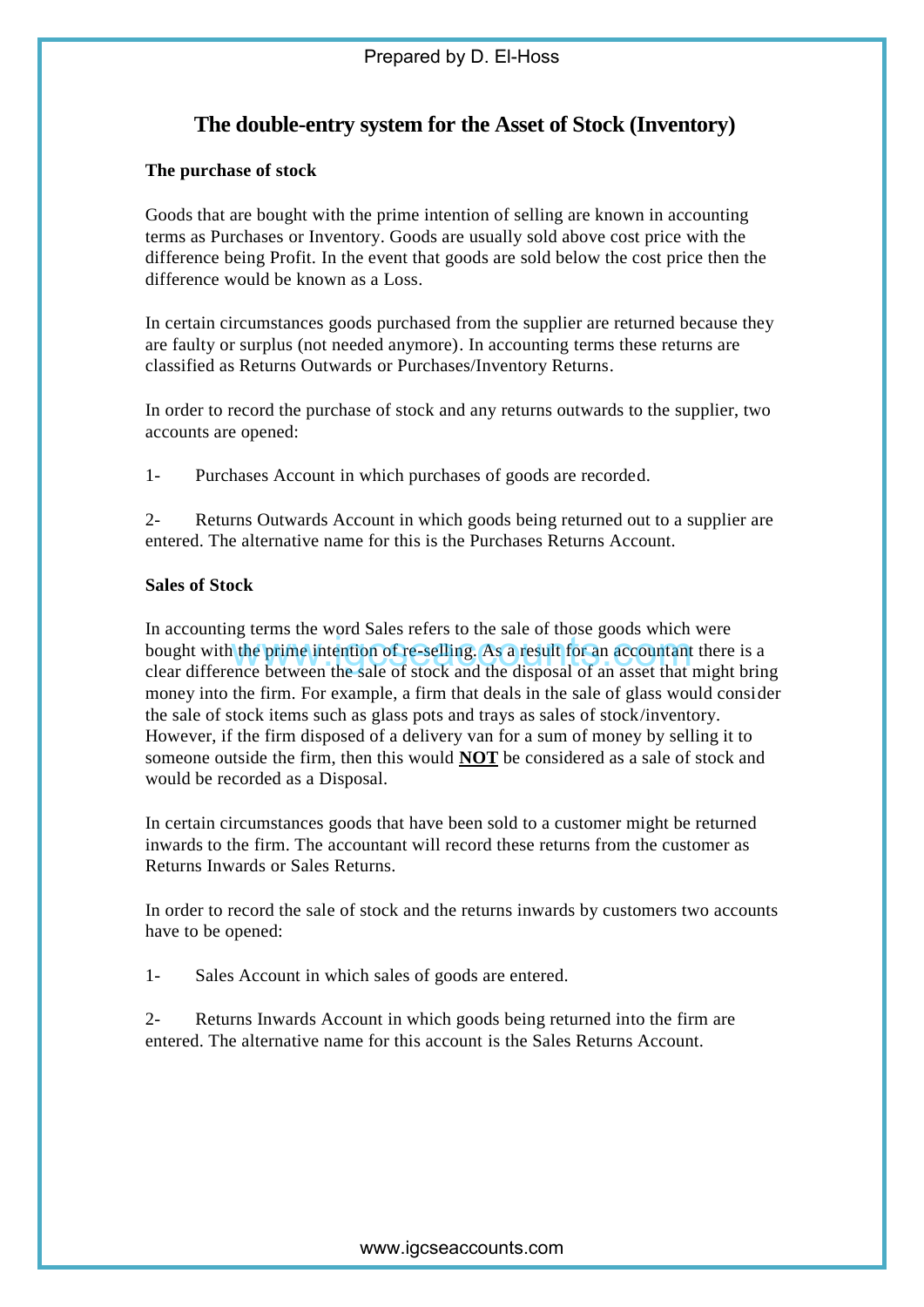### **Purchase of stock on credit**

1 August 20X4. Goods costing \$1,650 are bought on credit from D Hoover. First, the double entry effect must be considered.

- 1 An increase in an asset. The asset of stock is increased on the debit side of the Purchases/Inventory account.
- 2 An increase in a liability. As the stock/inventory has not yet been paid for then the liability to D. Hoover (Creditor) will be shown on the credit side.



# **Purchase of stock for cash**

- 1 The asset of stock/inventory is increased, so that a debit entry will be needed on the purchases account.
- 2 The asset of cash is decreased and this will be shown as a credit entry in the cash account.

| WWW.IOCSeaccounts.com    |                                                                                                                                                                                                                                                                                                  |                                    |       |      |                                |  |
|--------------------------|--------------------------------------------------------------------------------------------------------------------------------------------------------------------------------------------------------------------------------------------------------------------------------------------------|------------------------------------|-------|------|--------------------------------|--|
| cash.<br>1<br>2          | 2 August 20X4. Goods/Inventory costing \$220 are bought with the owner paying<br>The asset of stock/inventory is increased, so that a debit entry will be needed on<br>the purchases account.<br>The asset of cash is decreased and this will be shown as a credit entry in the<br>cash account. |                                    |       |      |                                |  |
| Dr                       |                                                                                                                                                                                                                                                                                                  | <b>Purchases/Inventory Account</b> |       |      |                                |  |
| August 1                 | D. Hoover                                                                                                                                                                                                                                                                                        | S<br>1,650                         |       |      | \$                             |  |
| August 2                 | Cash                                                                                                                                                                                                                                                                                             | 220                                |       |      |                                |  |
| Cash Account<br>Dr<br>Cr |                                                                                                                                                                                                                                                                                                  |                                    |       |      |                                |  |
|                          |                                                                                                                                                                                                                                                                                                  | $\overline{\mathbb{S}}$            | Aug 2 | Cash | $\overline{\mathbb{S}}$<br>220 |  |
|                          |                                                                                                                                                                                                                                                                                                  |                                    |       |      |                                |  |
|                          |                                                                                                                                                                                                                                                                                                  |                                    |       |      |                                |  |
|                          |                                                                                                                                                                                                                                                                                                  |                                    |       |      |                                |  |
|                          |                                                                                                                                                                                                                                                                                                  |                                    |       |      |                                |  |
| www.igcseaccounts.com    |                                                                                                                                                                                                                                                                                                  |                                    |       |      |                                |  |

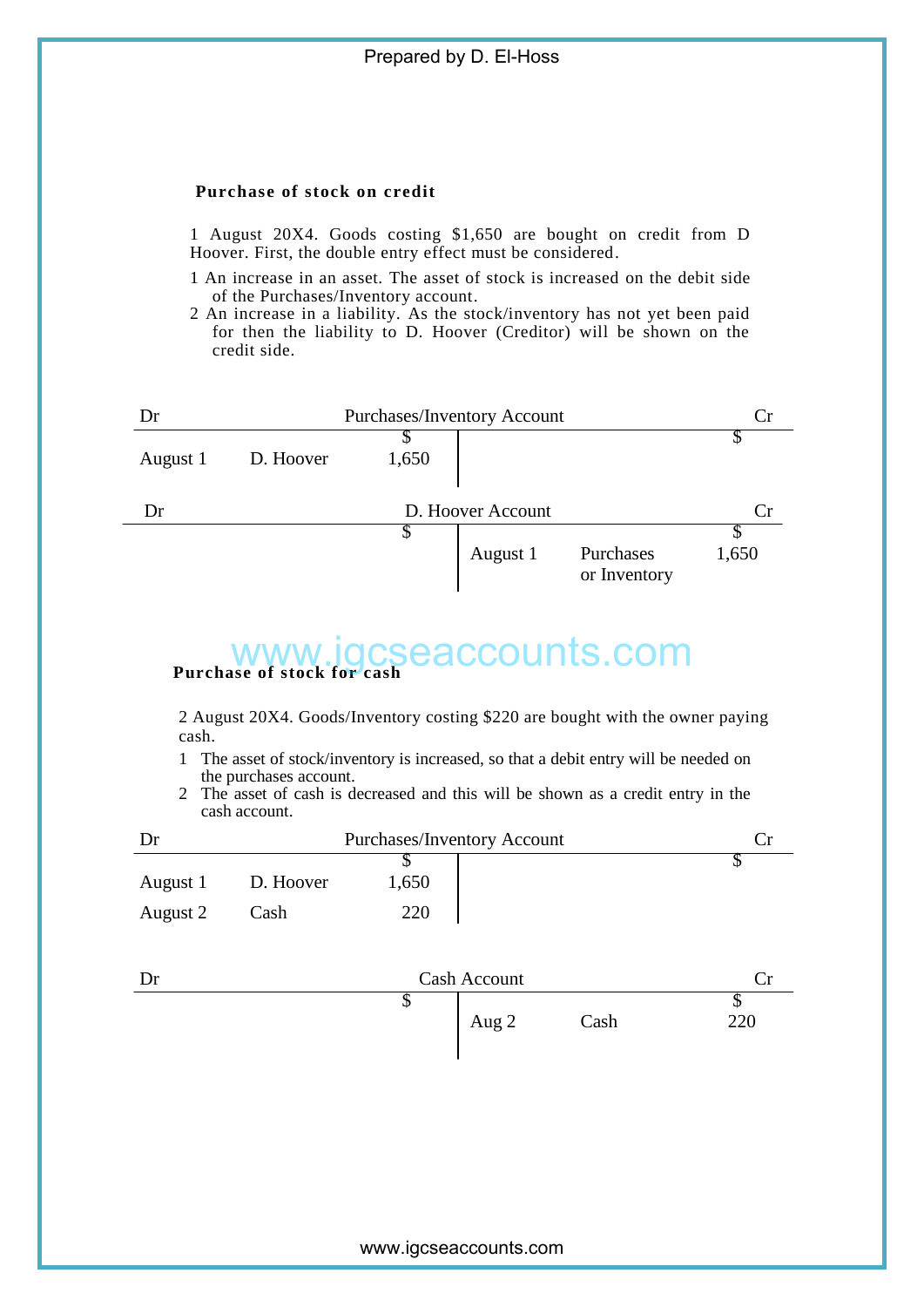### **Sales of stock on credit**

3 August 20X4. Sold goods on credit for \$2,250 to B Wright.

1 An asset account is increased. B. Wright is now a debtor (Asset) to the business and this is recorded on the debit side of his named debtor account.

2 The asset of stock is decreased. For this a credit entry to reduce the asset of stock is made in the Sales account.

| Dr                         |              |       | <b>B.</b> Wright Account |           |       |
|----------------------------|--------------|-------|--------------------------|-----------|-------|
| August 3                   | <b>Sales</b> | 2,250 |                          |           |       |
| <b>Sales Account</b><br>Dr |              |       |                          |           | Cr    |
|                            |              | Φ     | August 3                 | B. Wright | 2,250 |

#### **Returns Inwards**

5 August 20X4. Goods sold to F High for \$290 are now returned by him to the business. This could be for various reasons such as:

- we have sent him goods of the wrong size, the wrong colour or the wrong model;
- the goods may have been damaged when transported;
- the goods are of bad quality;
- 1 The asset of stock is increased by the goods returned and a debit entry is made in the Returns Inwards or Sales Returns account.
- 2 A decrease in an asset. The debt of F High is now reduced and this is recorded on the credit side of his debtor 'T' account.

|                                                                                                           | we have sent him goods of the wrong size, the wrong colour or the wrong                                                                                                                                                                                                    |                |                                |                    |          |
|-----------------------------------------------------------------------------------------------------------|----------------------------------------------------------------------------------------------------------------------------------------------------------------------------------------------------------------------------------------------------------------------------|----------------|--------------------------------|--------------------|----------|
| model:<br>the goods may have been damaged when transported;<br>the goods are of bad quality;<br>$\bullet$ |                                                                                                                                                                                                                                                                            |                |                                |                    |          |
|                                                                                                           | 1 The asset of stock is increased by the goods returned and a debit entry is<br>made in the Returns Inwards or Sales Returns account.<br>2 A decrease in an asset. The debt of F High is now reduced and this is recorded on<br>the credit side of his debtor 'T' account. |                |                                |                    |          |
| Dr                                                                                                        |                                                                                                                                                                                                                                                                            |                | <b>Returns Inwards Account</b> |                    |          |
| August 5                                                                                                  | F. High                                                                                                                                                                                                                                                                    | \$<br>290      |                                |                    | S        |
| Dr                                                                                                        |                                                                                                                                                                                                                                                                            | F High Account |                                |                    | Cr       |
|                                                                                                           |                                                                                                                                                                                                                                                                            | \$             | August 5                       | Returns<br>Inwards | T<br>290 |
|                                                                                                           |                                                                                                                                                                                                                                                                            |                |                                |                    |          |
|                                                                                                           |                                                                                                                                                                                                                                                                            |                |                                |                    |          |
|                                                                                                           |                                                                                                                                                                                                                                                                            |                |                                |                    |          |
|                                                                                                           |                                                                                                                                                                                                                                                                            |                | www.igcseaccounts.com          |                    |          |